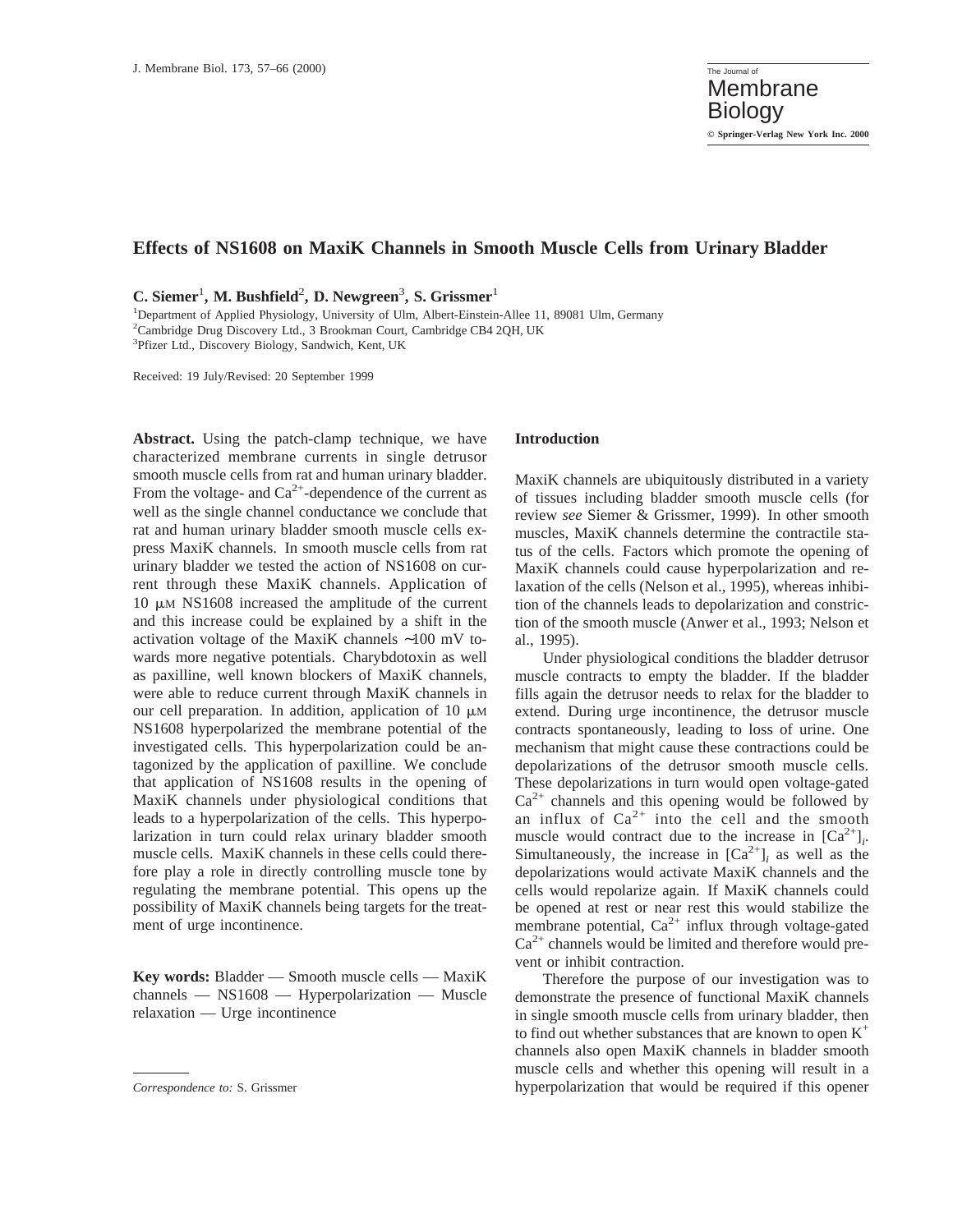should relax the smooth muscle cell. In this article we could show in voltage-clamp experiments that this channel type is present and can be modulated by the application of NS1608 (*N*-(3-trifluoromethyl)phenyl)-*N'*-(2hydroxy-5-chlorophenyl)urea), a biaryl urea (Oleson, Moldt, & Pedersen, 1994; Hu, Kim & Fink, 1995; for review *see also* Starrett, Dworetzky & Gribkoff, 1996). NS1608 seemed to shift the voltage-dependence of channel opening towards more negative potentials. In addition, in current-clamp experiments we could unequivocally demonstrate that application of NS1608 resulted in a hyperpolarization of the cells. This information is essential and crucial and might open up the possibility to modulate the contractile status of the cell by opening of MaxiK channels. Some of the results have been reported in preliminary communications (Siemer & Grissmer, 1997, 1998).

### **Materials and Methods**

### ISOLATION OF SINGLE CELLS

Basis of our isolation procedure was the protocol reported by Klöckner and Isenberg (1985) for smooth muscle cells from guinea pig urinary bladder. Female WAG rats (∼200 g) were stunned and killed by cervical dislocation. The bladder was dissected, cut open and then spread on a rubber-coated culture dish. After rinsing with NaCl solution (in mM: NaCl 100, KCl 10, KH<sub>2</sub>PO<sub>4</sub> 1.2, MgCl<sub>2</sub> 5, glucose 20, taurine 50, MOPS 5 adjusted to pH 6.9 with NaOH) the urothelium was removed using forceps and fine scissors. The detrusor muscle was cut into small pieces (1 mm  $\times$  5 mm) which were digested in a collagenase-containing solution (in mM: KOH 130, taurine 20, pyruvate 5, creatine 5, HEPES 10 adjusted to pH 7.4 with methanesulfonic acid, and complemented with 1 mg/ml collagenase (Sigma C2139, Sigma-Aldrich Chemie, Deisenhofen, Germany), 0.2 mg/ml pronase E (Serva, Heidelberg, Germany) and 1 mg/ml fatty acid free albumin) at 37°C for 40 min. Single cells were obtained by trituration of the preparation with a wide-bore, smooth-tipped pipette in Na-Glu solution (in mM: Na glutamate 80, NaCl 55, KCl 6,  $MgCl<sub>2</sub>$  2, glucose 11, HEPES 10 adjusted to pH 7.4 with NaOH and complemented with 1 mg/ml fatty acid free albumin). The cells were stored on ice in this solution for up to 2 days. Smooth muscle cells from human urinary bladder were dissociated similarly to the procedure described above for rat urinary bladder. Human bladder tissue was only obtained from patients if surgical removal of bladder tissue was clinically indicated.

#### **SOLUTIONS**

All experiments were done at room temperature (21–25°C). The cells were superfused with a mammalian Na<sup>+</sup> Ringer solution (in mM: NaCl 160, KCl 4.5, CaCl<sub>2</sub> 2, MgCl<sub>2</sub> 1, HEPES 5 adjusted to pH 7.4 with NaOH). Internal solution for whole-cell experiments was K-aspartate solution (in mM: K-aspartate 135,  $MgCl<sub>2</sub>$  2, EGTA 10, HEPES 10 adjusted to pH 7.4 with KOH) with 2.468 or 7.632 mM total added  $Ca^{2+}$ yielding 50 nM and 500 nM free  $Ca^{2+}$ , respectively. The computer program by Fabiato (1988) was used for calculating the required total  $Ca<sup>2+</sup>$  concentrations. Pipette solution for cell-attached experiments was a  $K^+$  solution (in mm: K-asp 165, CaCl<sub>2</sub> 2, MgCl<sub>2</sub> 2, HEPES 10, adjusted to pH 7.2 with KOH).

#### **CHEMICALS**

NS1608 was synthesized in the Research Department of Pfizer (Sandwich, Kent, UK) dissolved in DMSO (dimethylsulfoxide) as a 100 mM stock solution and diluted with mammalian  $Na<sup>+</sup>$  Ringer solution to the final concentration. Paxilline (Sigma, Deisenhofen, Germany) was dissolved in DMSO as a 10 mM stock solution and diluted to the final concentration of 1  $\mu$ M with mammalian Na<sup>+</sup> Ringer. In all experiments the total DMSO concentration was lower than 0.02%.

Charybdotoxin was purchased from Latoxan (Rosans, France). A stock solution of 1  $\mu$ M charybdotoxin in mammalian Na<sup>+</sup> Ringer solution was prepared and stored below −20°C. For experiments a small amount of this solution was diluted to the final concentration of 10 nM.

### ELECTROPHYSIOLOGY

Experiments were carried out using the whole-cell recording mode of the patch-clamp technique (Hamill et al., 1981) as described earlier (Grissmer et al., 1990, 1992*a,b;* Grissmer, Nguyen & Cahalan, 1993; Hanselmann & Grissmer, 1996; Rauer & Grissmer, 1996; Steinert & Grissmer, 1997; Jäger et al., 1998). Electrodes were pulled from borosilicate glass capillaries (Clark Electromedical Instruments, Reading, UK) in three stages and fire-polished to resistances of 2.5 to  $5M\Omega$ . Membrane currents were recorded with an EPC-9 patch-clamp amplifier (HEKA elektronik, Lambrecht, Germany) interfaced to a MacIntosh computer running acquisition and analysis software (Pulse/ Pulsefit). The holding potential was either −80 or −120 mV. Capacitative and leak currents elicited through voltage steps were subtracted using the P/8 procedure. Ramp currents elicited by continuously ramping the voltage from −120 to +120 mV within 600 msec were not subtracted for leak currents. The cell potential was recorded using the current clamp mode of the patch-clamp amplifier. Amplitude histograms in single channel recordings were calculated using the TAC program (Bruxton Corporation, Seattle, WA).

## **Results**

## PRESENCE OF MAXIK CHANNELS IN RAT AND HUMAN URINARY BLADDER SMOOTH MUSCLE CELLS

Figure 1 demonstrates that smooth muscle cells from rat and human urinary bladder exhibit a voltage-dependent current, which activated with depolarizing potentials. The currents were elicited by 200 msec depolarizing voltage steps from the holding potential of −80 mV to potentials between −120 and +100 mV. The internal  $Ca<sup>2+</sup>$  concentration was 50 nm. Original current traces can be seen in Fig. 1*A.* At potentials more negative than +20 mV hardly any current could be detected. Above +20 mV a current can be elicited which seem to increase nonlinearly with more positive voltages. Figure 1*B* shows peak current amplitude from *A* plotted against the depolarizing voltage step. The fit of a Boltzmann equation to these peak current amplitudes yielded a voltage for half-maximal activation of the current  $(E_{1/2})$  of at least +110 mV. Averaging several experiments under similar measuring conditions, with depolarizing potentials up to +160 mV, we determined an  $E_{1/2}$  of 124  $\pm$  7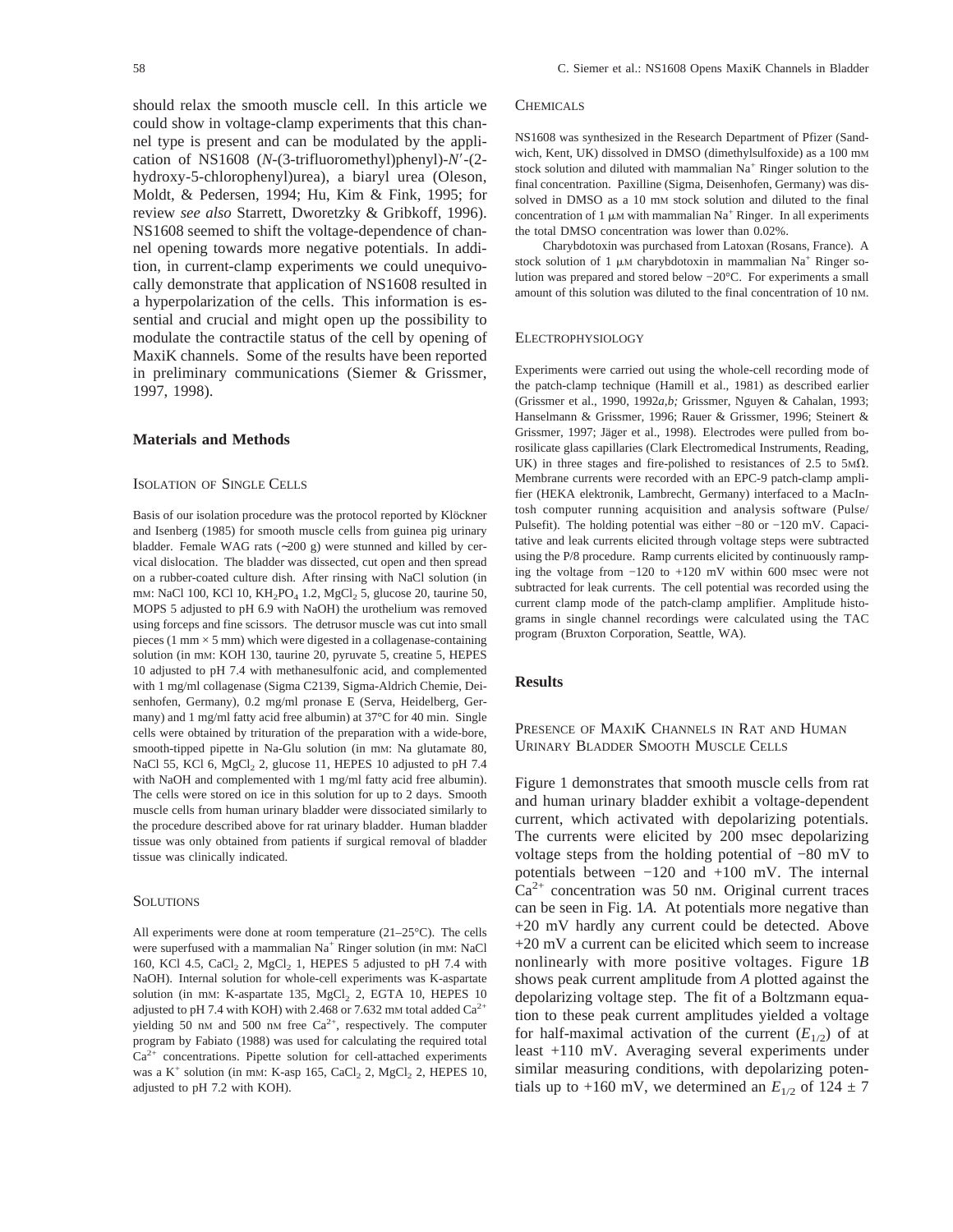

Fig. 1. Voltage dependence of the MaxiK current. (*A*) Original current traces elicited by 200 msec depolarizing voltage steps from the holding potential of −80 mV to potentials between −120 and +160 mV in 20 mV increments. The free internal Ca<sup>2+</sup>-concentration was 50 nM. (*B*) Maximum peak currents from *A* plotted against the test potential. The line through the data points represents a fit of a modified Boltzmann equation to the data from *A* and yielded voltages for half-maximal activation of the current,  $E_{1/2}$  of +141 mV.

mV ( $n = 28$ ) and a slope of 39  $\pm$  4 mV with 50 nm internal  $Ca^{2+}$ . In additional experiments we determined an  $E_{1/2}$  of 96  $\pm$  11 mV (*n* = 15) with a slope of 42  $\pm$  4 mV with 100 nm Ca<sup>2+</sup> and an  $E_{1/2}$  of 40 ± 7 mV (*n* = 28) with a slope of  $26 \pm 2$  mV with 500 nM internal  $Ca^{2+}$ . These results are in agreement with the finding by Strøbæk et al. (1996) as well as Cui et al. (1997) on *hslo* and *mslo* channels, respectively, who reported that the activation curve of the channels was steeper if  $[Ca^{2+}]$ *i* was in the micromolar range compared to when it was in the low nanomolar range. They interpreted their finding by assuming a  $Ca^{2+}$  independent gating mechanism with an intrinsic gating charge when  $[Ca^{2+}]$ <sub>*i*</sub> was low and that this gating charge was increased by an increase in  $\left[\text{Ca}^{2+}\right]_i$ .

SINGLE CHANNEL RECORDINGS OF MAXIK CHANNELS IN RAT AND HUMAN URINARY BLADDER SMOOTH MUSCLE CELLS

Single MaxiK channels with a single channel conductance of 170–200 pS were recorded in the cell-attached and the inside-out configuration. Figure 2*A* shows original current traces from a cell-attached experiment. The pipette solution was a  $K^+$  aspartate solution containing 2 mM free  $Ca^{2+}$ . At negative voltages no channel openings were observed. At +30 mV only a few openings could be seen. With increasing depolarizing potentials channel activity was enhanced and more channels were activated. In this experiment at least three channels were active when the holding potential was  $+80$  mV. The amplitude of single channel openings at different holding potentials was determined and plotted against the holding potential (Fig. 2*B*). The data were fitted by linear regression and the single channel conductance was determined as the slope of the regression line. In this case the single channel conductance was 178 pS.

The voltage dependence of the MaxiK channels was

also shown by calculating current amplitude histograms of single channel recordings at different voltages. Figure 3 shows original current traces at +40 mV (Fig. 3*A*) and +60 mV (Fig. 3*C*) and the corresponding current amplitude histograms of a single channel recording in the cellattached configuration at +40 and +60 mV (Fig. 3*B* and *D,* respectively). The letter *C* in the graph marks the baseline current and thus the closed level. O1, O2, O3 mark the current amplitude when one, two or three channels are open simultaneously. There are at least three active MaxiK channels in this patch. It is obvious that there are more counts at the open levels at  $+60$  than at +40 mV. The probability of channel openings increased at positive potentials.

EFFECT OF NS1608 ON THE WHOLE-CELL CURRENT USING VOLTAGE STEPS

To initially characterize the effect of NS1608 on MaxiK channels in rat urinary bladder smooth muscle cells, whole-cell currents were elicited by applying a family of depolarizing voltage steps from the holding potential to potentials from −100 to +120 mV in 20 mV increments. The free internal  $Ca^{2+}$  concentration was 50 nm. Figure 4*A* and *B* shows the original current traces before (*A*) and after application of 10  $\mu$ M NS1608 (*B*). Under control conditions, in the absence of NS1608, hardly any current can be elicited at potentials more negative than 0 mV. This can be visualized in Fig. 4*C,* where the maximal peak current from *A* was plotted against the absolute membrane potential. Only at potentials more positive than 50 mV a significant current could be activated. After application of NS1608 less positive potentials were needed for activation of the current as can be seen from Fig. 4*B* where the original current traces are shown after the application of NS1608. It is obvious that the current amplitudes under these conditions were larger compared with the control. In addition, current through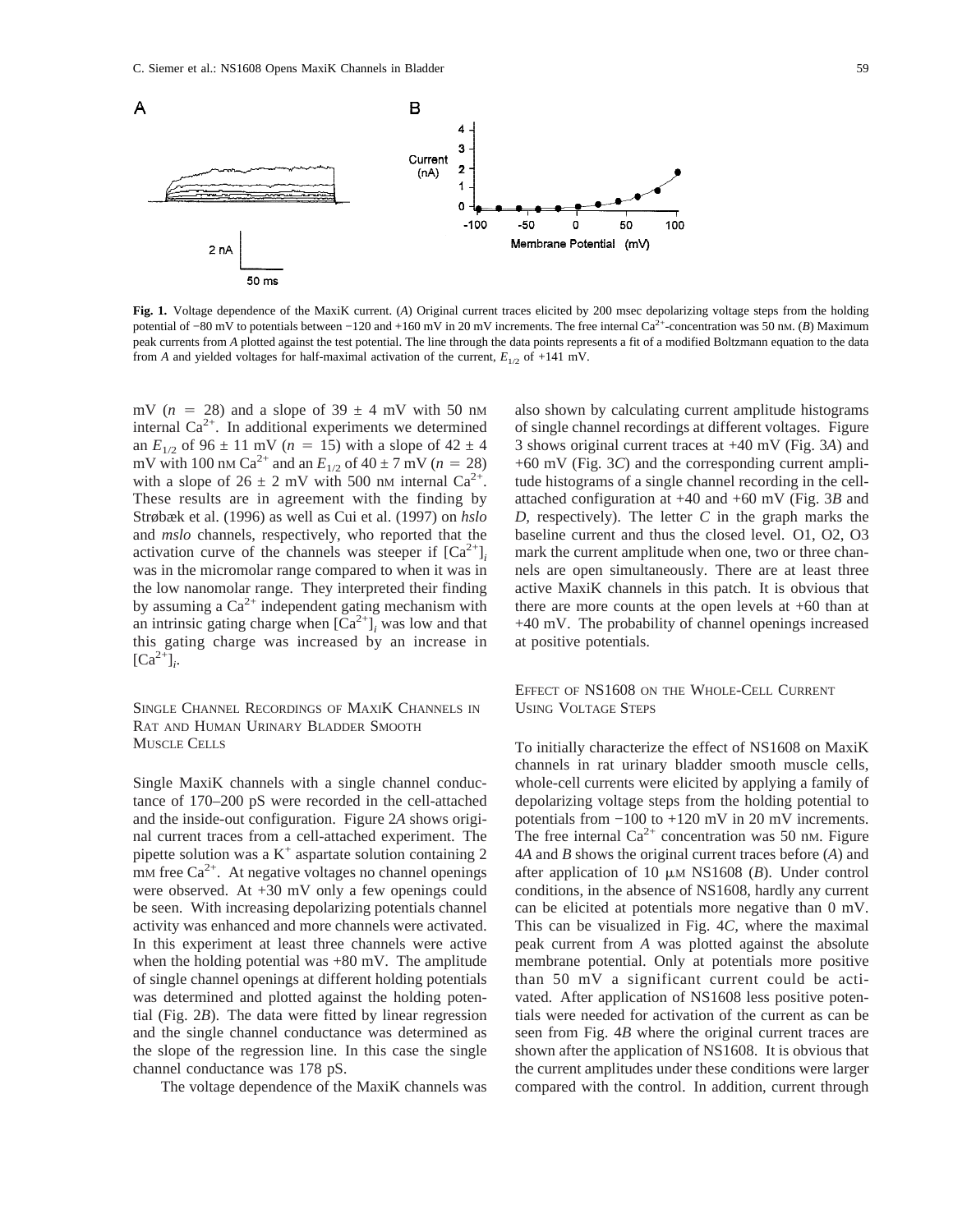

**Fig. 2.** Current through single MaxiK channels. (*A*) Original current traces from a recording in the cell-attached configuration at different potentials. The pipette solution contained 165 mm K<sup>+</sup>-aspartate and 2 mm Ca<sup>2+</sup>. No activity could be observed at negative potentials. At +30 mV only few openings of the channel can be seen. With further increase of the holding potential more channels are activated. Extracellular solution was normal mammalian Na<sup>+</sup>Ringer. (B) Current-voltage relationship for a single channel. Single channel amplitudes (from *A*) were plotted against the applied membrane potential. The line through the data points is a fit by linear regression and the single channel conductance was determined as the slope points of the regression line. In this case the single channel conductance was 178 pS.



**Fig. 3.** Voltage dependence of current amplitude histograms of single channel recordings at different voltages. The histograms were determined from a single channel recording in the cell-attached configuration. *A* and *C* show original current traces at +40 and +60 mV, respectively. *B* and *D* show the corresponding amplitude histograms from *A* and *C.* The letter *C* in the graph marks the baseline current and thus the closed level. O1, O2, O3 mark the current amplitude when one, two or three channels are open simultaneously. There are at least three active MaxiK channels in this patch.

MaxiK channels were activated at more negative potentials compared to control as can be seen in Fig. 4*C.* To quantify the change in voltage-dependence of activation of MaxiK channels under NS1608, the *I/V* curves of the data in *A* and *B* were fitted in PulseFit (*see* Materials and Methods) and we obtained voltages for half-maximal activation of the current  $(E_{1/2})$  of +110 mV and −2.7 mV before and after application of NS1608, respectively.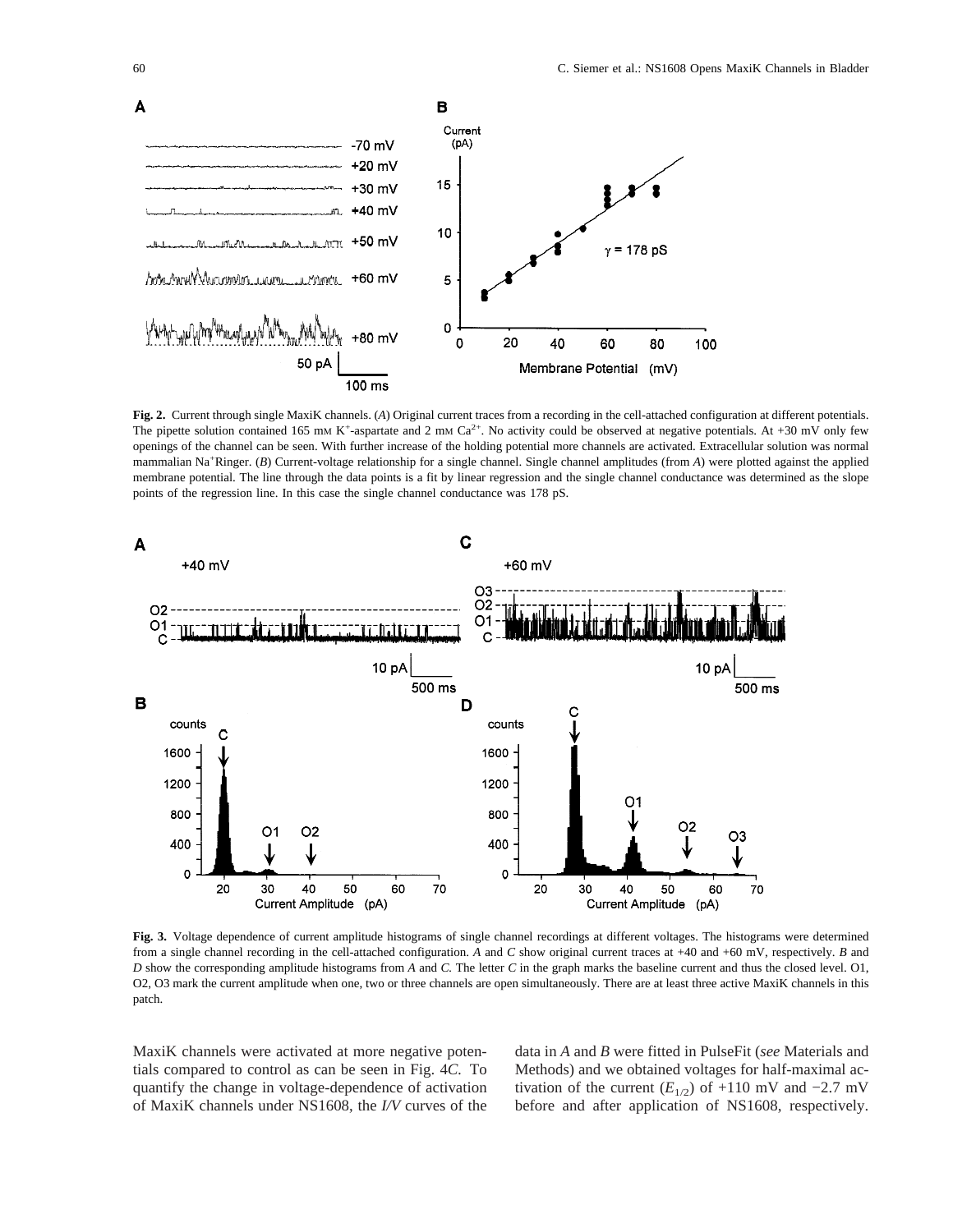

**Fig. 4.** Effect of extracellularly applied NS1608 on the whole-cell current of a single smooth muscle cell from rat urinary bladder. A family of depolarizing voltage steps from the holding potential to potentials from −100 to +120 mV in 20 mV increments was applied to the cells. The free internal Ca<sup>2+</sup> concentration was 50 nm. Original current traces before (*A*) and after application of 10  $\mu$ m NS1608 (*B*). (*C*) Maximum peak currents from *A* and *B* plotted against the test potential. The lines through the data points are fits of a modified Boltzmann equation to the data from *A* and *B* and yielded voltages for half-maximal activation of the current *E*<sub>1/2</sub> of +141 mV and −2.7 mV before and after application of NS1608, respectively. The fit also yielded a reversal potential of the current of −88 mV, close to the calculated reversal potential for a K<sup>+</sup>-selective pore.

Therefore activation of the current through MaxiK channels was shifted by ∼100 mV towards more negative potentials by the application of NS1608.

## EFFECT OF NS1608 ON THE WHOLE CELL CURRENT USING VOLTAGE RAMPS

To visualize the time course of the NS1608 action, we performed experiments by continuously changing the membrane potential from −120 to +120 mV within 600 msec every 20 sec. The free internal  $Ca^{2+}$ -concentration was 500 nM. Figure 5 shows such an experiment. It shows in *A* original ramp currents before and during application of 10  $\mu$ M NS1608. Before the application of NS1608 the ramp current was flat at potentials below 0 mV and started to increase at potential more positive than 0 mV. Application of 10  $\mu$ M NS1608 resulted in an apparent shift of the current traces towards more negative voltages without changing the overall time course of the ramp current indicating that NS1608 activated the current through a shift in the activation potential towards more negative potentials. Comparing the ramp current traces before and after complete activation through NS1608, assuming that the difference in the ramp current was only due to a shift in the activation voltage, this shift amounted to ∼100 mV, similar to the shift observed with voltage steps (Fig. 4).

The time course of the NS1608 action can be seen in Fig. 5*B.* This figure shows the amplitude of the ramp currents shown in *A* at −80 mV (open symbols) and at 0 mV (closed symbols). Within 100 sec after the application of the NS1608 the current at 0 mV started to increase to reach a plateau value of ∼2 nA within another 100 sec. Current at −80 mV did not change during the application indicating that NS1608 did not induce any unspecific changes in leak current.

## EFFECT OF MAXIK CHANNEL BLOCKERS ON THE NS1608 INDUCED WHOLE-CELL CURRENT

To substantiate that the induced current was flowing through MaxiK channels we pharmacologically characterized the NS1608 induced current. Charybdotoxin (ChTX) as well as paxilline are well known blockers of MaxiK channels in other preparations (Miller et al., 1985; Knaus et al., 1994). Therefore, we tried these two blockers on the NS1608 induced current. Figure 6 shows the effect of charybdotoxin on the NS1608 induced current in rat urinary bladder smooth muscle cells using voltage ramps. The free internal  $Ca^{2+}$  concentration was 500 nM. Figure 6*A* shows original current traces after full activation of the current by application of  $10 \mu M$  NS1608 and after additional application of 10 nM charybdotoxin. Charybdotoxin reduced the slope of the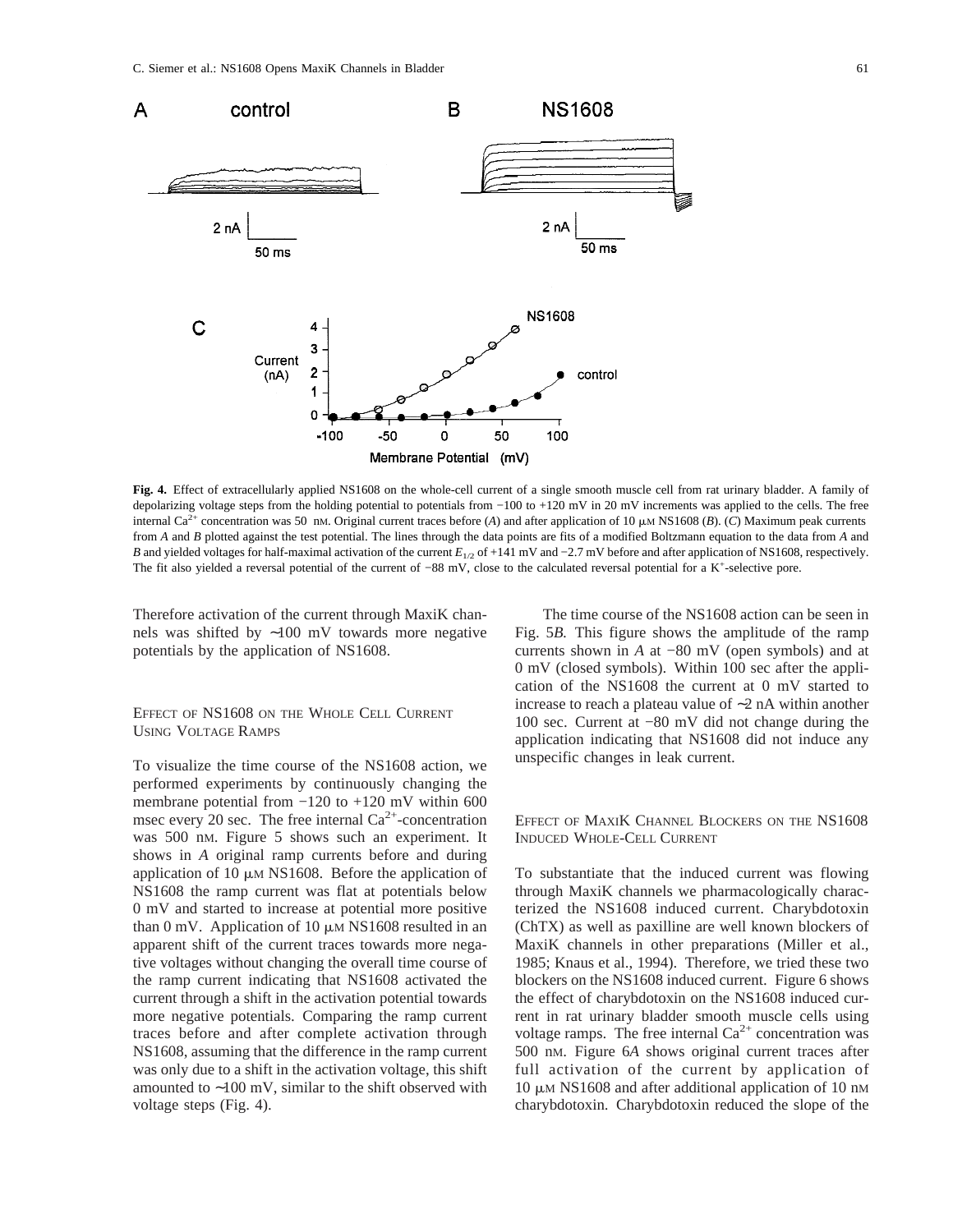

**Fig. 5.** The Maxi K current in smooth muscle cells from rat urinary bladder is activated by application of NS1608 (10  $\mu$ M). The membrane potential was continuously changed from −120 to +120 mV within 600 msec. The time interval between two voltage ramps was 20 sec, the holding potential was  $-80$  mV and the free internal  $Ca^{2+}$  concentration was 500 nM. (*A*) Original ramps currents before and during application of 10  $\mu$ M NS1608. (*B*) Time course of the NS1608 action. The amplitude of the whole-cell current in the ramps was measured at −80 mV (open symbols) and at 0 mV (closed symbols) and plotted against the absolute time during the experiment.

ramp current, a measure of the activation of the MaxiK channels, to ~50% of the slope obtained after 10  $\mu$ M NS1608 application alone. The time course of the charybdotoxin action on the NS1608 induced current is shown in Fig. 6*B.* This figure shows, similar to Fig. 5*B,* the current amplitudes of the ramp currents at −80 mV (open symbols) and at 0 mV (closed symbols) plotted against the absolute time during the experiment. One can see that charybdotoxin reduced the current at 0 mV without affecting current at −80 mV suggesting that charybdotoxin blocked current through the NS1608 activated MaxiK channels.

Although charybdotoxin was first described as a specific blocker for MaxiK channels (Miller et al., 1985) it became soon apparent that charybdotoxin also blocks current through other  $K^+$  channels, i.e., "pure" voltagegated channels (Grissmer et al., 1994) as well as "pure"



**Fig. 6.** Effect of charybdotoxin (ChTX) on the whole-cell current of a smooth muscle cell from rat urinary bladder induced by NS1608. The membrane potential was continuously changed from −120 to +120 mV within 600 msec. The time interval between two voltage ramps was 20 sec, the holding potential was −80 mV and the free internal Ca<sup>2+</sup> concentration was 500 nM. (*A*) Original ramp currents after application of  $10 \mu$ M NS1608 in the absence and presence of  $10 \text{ nm}$  charybdotoxin. (*B*) Time course of the charybdotoxin action. The amplitude of the whole-cell current in the ramps was measured at 0 mV and plotted against the absolute time during the experiment.

 $Ca^{2+}$ -activated (Grissmer et al., 1993; Ishii et al., 1997; Jäger & Grissmer, 1997; Joiner et al., 1997; Logsdon et al., 1997). A more specific blocker is paxilline (Knaus et al., 1994). Therefore to test our hypothesis that NS1608 activated current through MaxiK channels in rat urinary bladder smooth muscle cells we tried to modulate the NS1608 induced current by application of paxilline. The result of such an experiment is illustrated in Fig. 7. Again, Fig. 7 shows ramp current traces after full induction of the current by application of  $10 \mu M N S1608$ and in the presence of  $1 \mu M$  paxilline. Application of paxilline clearly reduced the NS1608 induced current indicating that MaxiK channels in rat urinary bladder smooth muscle cells were opened by the application of NS1608.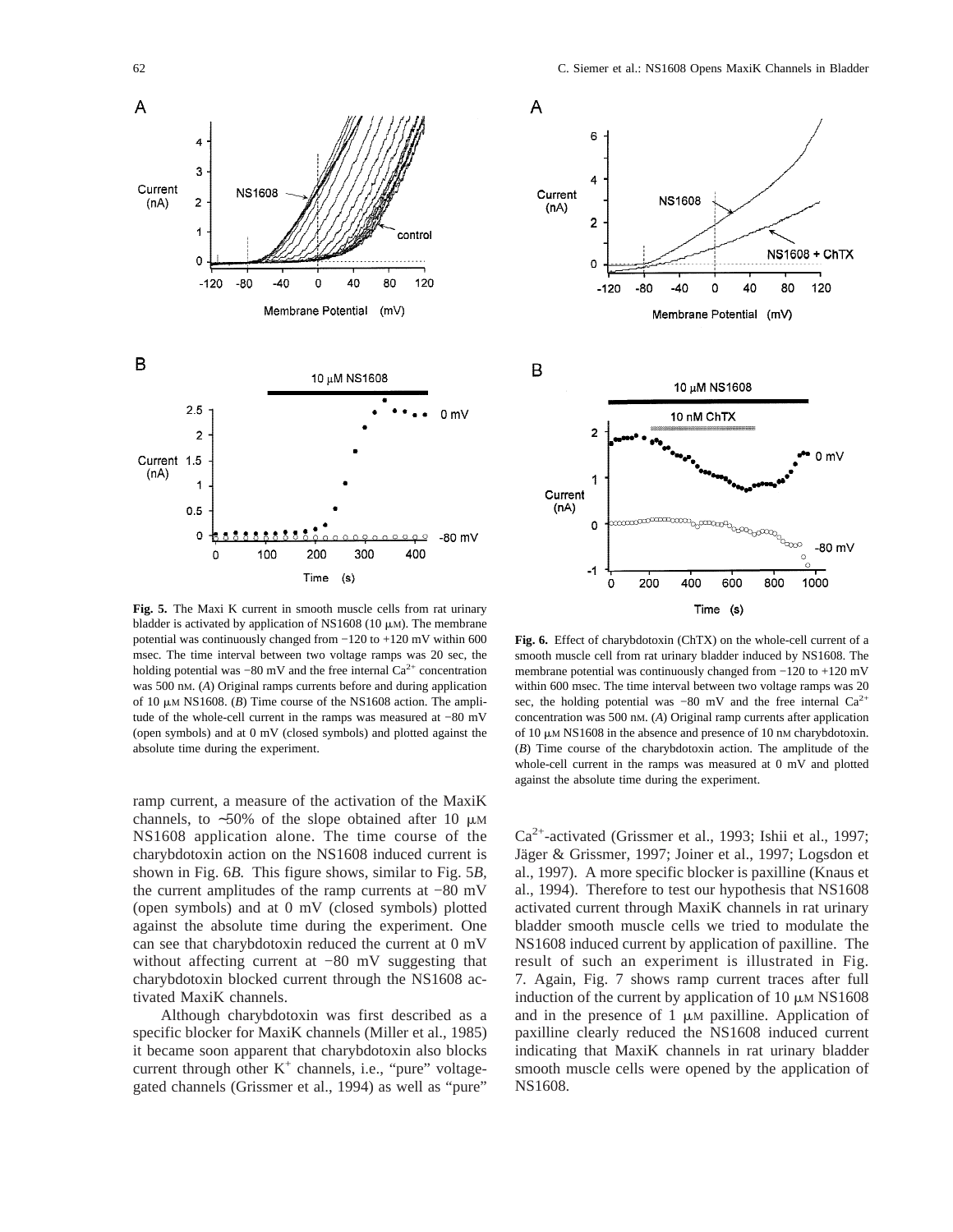

**Fig. 7.** Effect of paxilline on the whole-cell current of a smooth muscle cell from rat urinary bladder induced by NS1608. The membrane potential was continuously changed from −120 to +120 mV within 600 msec. The time interval between two voltage ramps was 20 sec, the holding potential was  $-80$  mV and the free internal Ca<sup>2+</sup>-concentration was 50 nM. Original ramp currents after full activation of the MaxiK channels by application of 10  $\mu$ M NS1608 in the absence and presence of  $1 \mu M$  paxilline.

EFFECT OF NS1608 ON THE CELL'S MEMBRANE POTENTIAL

To find out whether the opening of MaxiK channels by NS1608, as shown above, can be used under physiological conditions to relax the smooth muscle cells, the application of NS1608 should influence the membrane potential of the investigated cells. Therefore we measured the cell potential directly using the current-clamp mode of the patch-clamp amplifier. The current was clamped to zero and the cell potential was monitored every 20 sec. An example of such an experiment is shown in Fig. 8. With a free internal  $Ca^{2+}$  concentration of 50 nm (applied through the patch pipette) the cell's membrane potential was ∼5 mV. This value seemed very depolarized and was probably due to the isolation procedure. Application of 10  $\mu$ M NS1608 resulted in an increase in the membrane potential towards −35 mV. This effect could be reversed by the application of  $1 \mu M$  paxilline. In additional experiments we obtained values for the membrane potential of urinary bladder smooth muscle cells before the application of NS1608 of  $-9 \pm 4$  mV (mean  $\pm$  sp; *n*  $=$  15). After application of 10  $\mu$ M NS1608 the cells were hyperpolarized to  $-33 \pm 8$  mV (mean  $\pm$  sp; *n* = 11). These results indicated that MaxiK channels in bladder smooth muscle cells exist, that they can be opened by NS1608 and that this opening results in a hyperpolarization of the cells.

## **Discussion**

To find out whether MaxiK channels were expressed in urinary bladder detrusor smooth muscle cells and wheth-



**Fig. 8.** Effect of NS1608 on the cell potential of a smooth muscle cell from rat urinary bladder. The cell potential was recorded in the current clamp mode of the patch-clamp amplifier. The current was clamped to zero and the potential was determined every 20 sec before and during application of 10  $\mu$ M NS1608 in the absence and presence of 1  $\mu$ M paxilline. The free internal  $Ca^{2+}$  concentration was 50 nm.

er opening of these channels would result in a hyperpolarization of the cells, we isolated single cells of the detrusor and characterized electrophysiologically and pharmacologically membrane currents in the whole-cell configuration of the patch-clamp technique. We observed voltage-dependent MaxiK current in these cells and the voltage-dependence of this current was shifted toward more hyperpolarized potentials by the application of a known K+ channel opener, NS1608 (Strøbæk et al., 1996). In addition, using current-clamp measurements we could demonstrate that the opening of these MaxiK channels resulted in a hyperpolarization of the membrane potential in these cells.

### COMPARISON WITH OTHER MAXIK CHANNELS

MaxiK channels have been implicated to play an important role for the relaxation of blood vessels (Nelson et al., 1995) as well as airways (Kume et al., 1989; Jones et al., 1990). A recent study (Strøbæk et al., 1996) took advantage of the progress in molecular biology and conducted electrophysiological experiments on cloned human MaxiK channels,  $hslo$ . They expressed the  $\alpha$ -subunit of *hslo* in a mammalian cell line, human embryonic kidney cells (HEK), and characterized the current recorded in these cells in respect to the modulation of the channels by  $[Ca^{2+}]_i$ , membrane potential, and substances that either block or presumably open MaxiK channels (Strøbæk et al., 1996). They identified a current that was very sensitive to changes in  $[Ca^{2+}]_i$ , although  $Ca^{2+}$ independent openings were seen at  $[Ca^{2+}]$ *i* of 15 nm. Application of NS1608 shifted the voltage dependence of activation towards more negative potentials and the NS1608-induced current was sensitive to block by paxilline. They concluded that MaxiK channels were modulated by a  $Ca^{2+}$ -independent interaction with the  $\alpha$ -subunit of the channel. Our observations are in total agree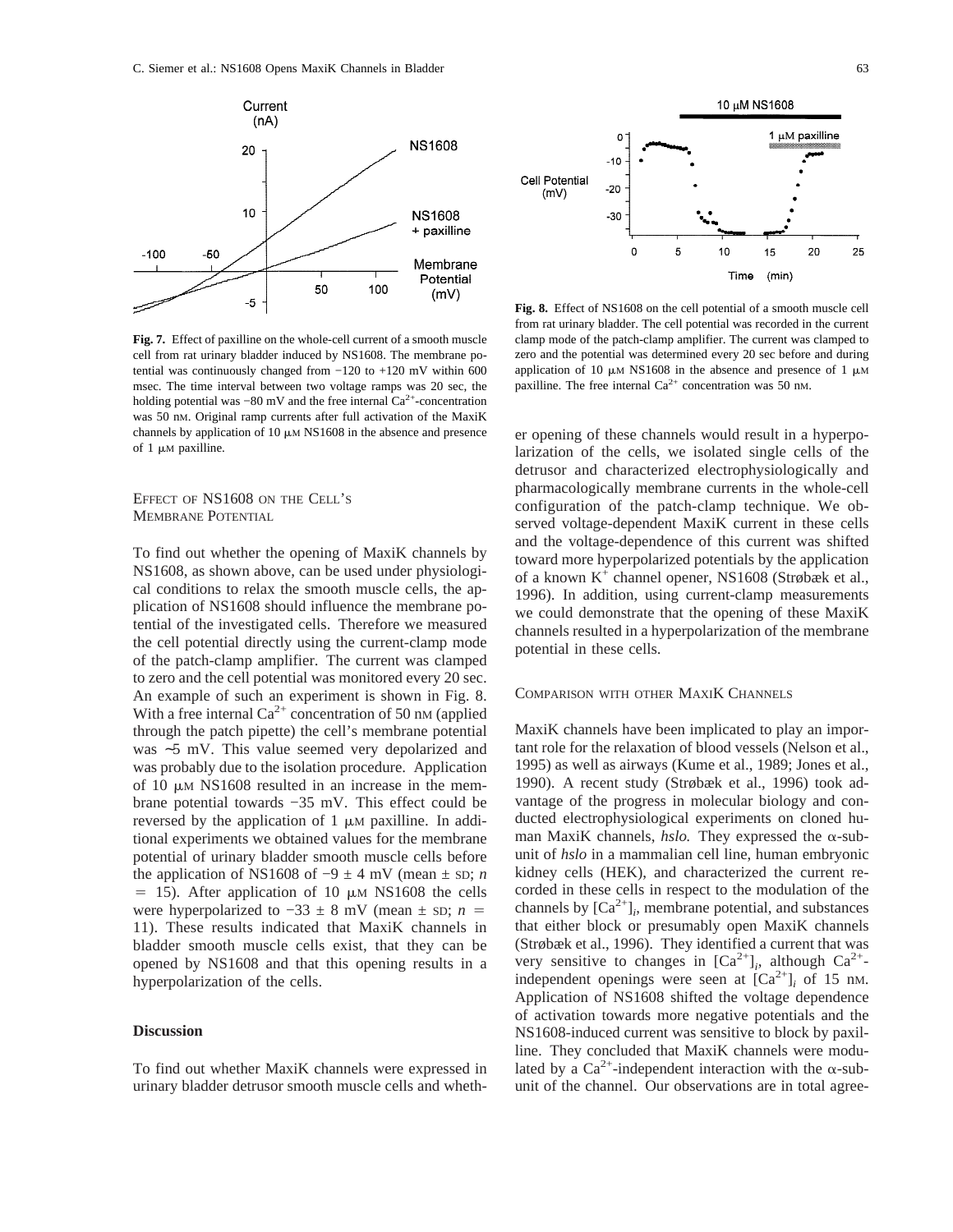ment with their reported results indicating that in bladder smooth muscle cells MaxiK channels are expressed with electrophysiological and pharmacological properties similar to those channels encoded by *hslo.* In addition, these observations on MaxiK channel properties including the action of NS1608 are also in agreement with experiments done on cells from guinea pig urinary bladder (Hu & Kim, 1996).

### MEMBRANE POTENTIAL MEASUREMENTS

Our current-clamp measurements of the membrane potential revealed that the cells had a pretty depolarized membrane potential around 0 mV. One question arises on why the cells are so depolarized. Could this be a preparation artifact? This seems unlikely since Klöckner and Isenberg (1985) using a similar cell isolation procedure on urinary bladder smooth muscle cells from guinea pigs showed a resting membrane potential after cell isolation of ∼−50 mV. This suggested to us the existence of another current component that would determine the membrane potential under resting conditions. This idea was supported by the observation that application of NS1608 resulted in a hyperpolarization of the cell's membrane potential of ∼35 mV. This value is somewhat smaller than reported by Strøbæk et al. (1996). Two reasons might account for this discrepancy. The first being the current component that determines the membrane potential under resting conditions might be larger in rat urinary bladder smooth muscle cells after the isolation procedure compared to HEK cells and second, the expression of MaxiK channels through the transfection procedure in HEK cells might result in more functional channels in the HEK cell's membrane compared to the smooth muscle cell. This hypothesis is also supported by the much larger current amplitude through MaxiK channels that can be elicited in HEK cells compared to our current measurements.

Our results also suggested that the hyperpolarization observed by the application of NS1608 was solely due to the opening of MaxiK channels since the effect could be totally antagonized by the application of paxilline. This observation excluded the possibility that the effect of NS1608 could be the result of a blockade on Cl− or nonspecific currents or L-type  $Ca^{2+}$  channels as shown for NS1619 by Holland et al. (1996). Those currents could have dominated the membrane potential under resting conditions and the block of those conductances could have hyperpolarized the cells due to the fact that now, under these conditions, another  $K^+$  conductance could dominate the membrane potential. In that specific case we would have expected that the effects of NS1608 were not being antagonized by the application of paxilline.

## MODE OF ACTION

The effect of NS1608 on MaxiK channels seems to be a shift of the voltage dependence of channel opening towards more negative potentials similar to what has been described under physiological conditions for an increase in  $[Ca^{2+}]$ <sub>i</sub>, the interaction of a  $\beta$ -subunit with the  $\alpha$ -subunit or both (Meera et al., 1996, 1997; Wallner et al., 1996; Cox et al., 1997; Cui, Cox, & Aldrich, 1997). From the similarity of the  $\alpha$ -subunits of MaxiK channels with those of "pure" voltage-gated Kv channels it was concluded that the intrinsic voltage dependence of MaxiK channels presumably originates from the S4 segment of the  $\alpha$ -subunit and that either  $[Ca^{2+}]$ *i* or the b-subunit or both can influence this voltage-dependence. The effect of  $[Ca^{2+}]$ *i* on this voltage dependence alone seems to be  $Ca^{2+}$  binding to the C-terminal cytoplasmic domain of the  $\alpha$ -subunit leading to conformational changes that would allow the channel to get activated by less membrane depolarization. This scenario could be amplified even further by the interaction of the  $\beta$ -subunit with the extracellular N-terminus and the S0 segment of the MaxiK's  $\alpha$ -subunit. Therefore several possible site of actions could explain the effect of NS1608 on MaxiK channels (i) modulating the  $Ca^{2+}$  binding site at the Cterminal end of the  $\alpha$ -subunit, (ii) strengthen the interaction between  $\beta$ - and  $\alpha$ -subunit and (iii) mimicking the interaction of  $\beta$ - to the  $\alpha$ -subunit. From the high lipophilicity of NS1608 it seems unlikely that the action would be on the cytoplasmic C-terminal end of the  $\alpha$ -subunit since that part of the channel protein seems to be water exposed. In addition, the action of NS1608 seemed independent of  $[Ca^{2+}]$ <sub>*i*</sub> as demonstrated by Strøbæk et al. (1996) using *hslo.* It also seems unlikely that NS1608 could strengthen the interaction between the  $\alpha$ - and the  $\beta$ -subunit since the action of NS1608 was also observed in the apparent absence of a  $\beta$ -subunit (Strøbæk et al., 1996). Therefore we favor the idea that  $NS1608$  mimics a  $\beta$ -subunit and is probably interacting with the S0 segment of the  $\alpha$ -subunit. This is also consistent with earlier hypotheses that the carboxylic ring with the triflouromethyl group of the NS1608 molecule lies within the membrane on the site of action (Hu & Kim, 1996). Experiments using site-directed mutagenesis in the S0 segment of the cloned *hslo* might be able to identify amino acids in the channel interacting with the drug.

### **Conclusion**

MaxiK channels are expressed in a variety of tissues, exist in several alternative splice variants, and may or may not associate with a  $\beta$ -subunit. Through those combinations of splice variants with or without the  $\beta$ -subunit, specific MaxiK channels with different physiological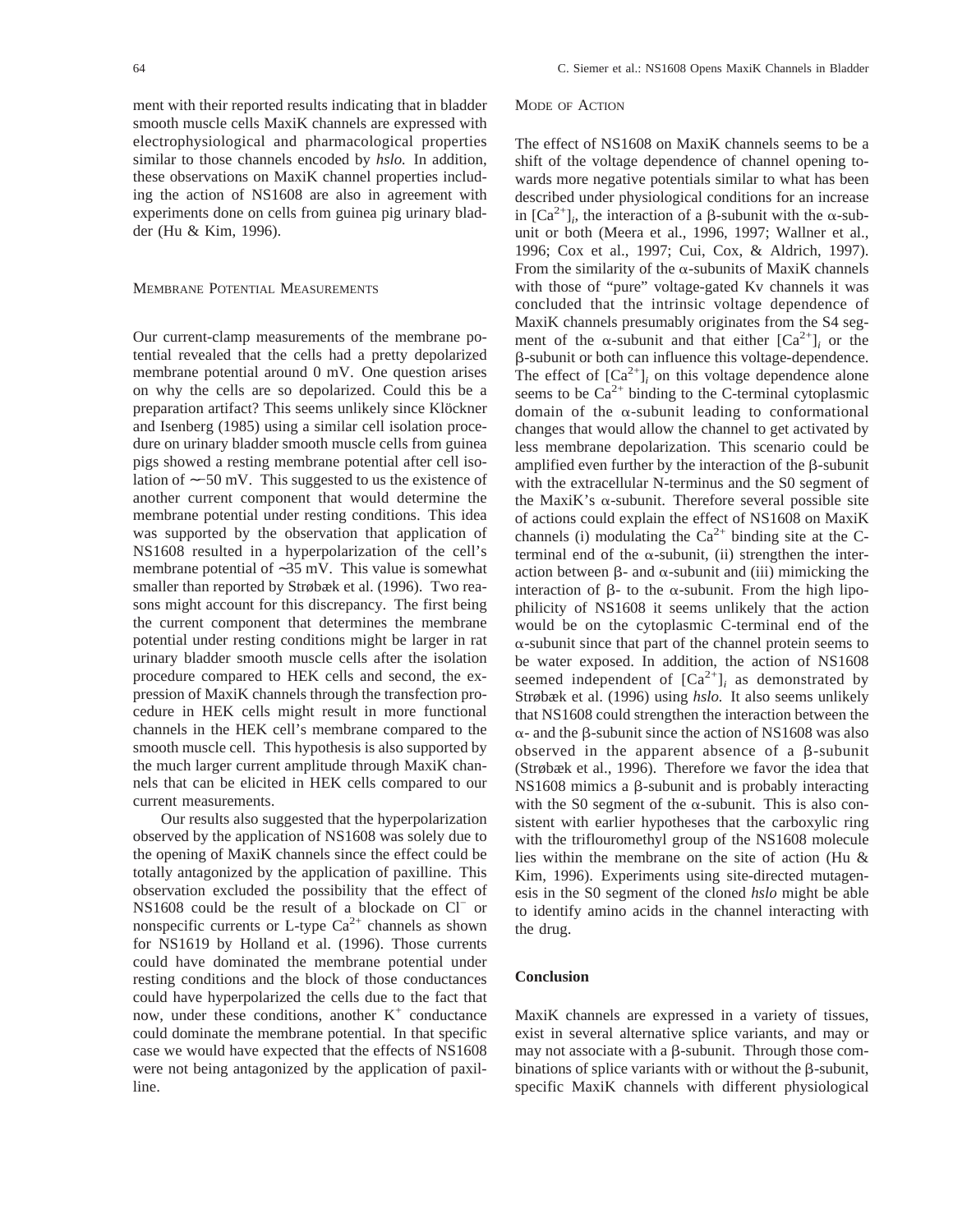functions and different pharmacology may exist in each tissue as suggested by the influence of the  $\beta$ -subunit to the binding of charybdotoxin to the channel (Garcia et al., 1997; Hanner et al., 1997). In bladder smooth muscle cells we have demonstrated the presence of functional MaxiK channels that may associate with  $\beta$ -subunits to form functional  $K^+$  channels. These channels could be opened by the application of NS1608 and this opening resulted in a hyperpolarization of the cells. This hyperpolarization in turn could directly relax bladder smooth muscle by reducing  $Ca^{2+}$  influx through voltagegated  $Ca^{2+}$  channels. These findings confirm and extend the results of a variety of investigators (Hu & Kim, 1996; Holland et al., 1996; Heppner et al., 1997) and pave the way for the use of specific MaxiK channel openers being attractive and probably tissue specific targets for therapeutic interventions for the treatment of specific forms of incontinence.

The authors would like to thank Ms. Christine Hanselmann and Ms. Katharina Ruff for their excellent technical support. This work was supported by a grant from Pfizer Ltd. (Sandwich, Kent, UK) and from the DFG (Gr 848/4-1 and Gr 848/4-2).

### **References**

- Anwer, K., Oberti, C., Perez, G.J., Perez Reyes, N., McDougall, J.K., Monga, M., Sanborn, B.M., Stefani, E., Toro, L. 1993. Calciumactivated  $K^+$  channels as modulators of human myometrial contractile activity. *Am. J. Physiol.* **265:**C976–C985
- Cox, D.H., Cui, J., Aldrich, R.W. 1997. Separation of gating properties from permeation and block in *mslo* large-conductance Ca-activated K+ channels. *J. Gen. Physiol.* **109:**633–646
- Cui, J., Cox, D.H., Aldrich, R.W. 1997. Intrinsic voltage dependence and  $Ca^{2+}$  regulation of *mslo* large conductance Ca-activated  $K^+$ channels. *J. Gen. Physiol.* **109:**647–673
- Fabiato, A. 1988. Computer programs for calculating total from specified free or free from specified total ionic concentrations in aqueous solutions containing multiple metals and ligands. *Methods Enzymol.* **157:**378–417
- Garcia, M.L., Hanner, M., Knaus, H.G., Kaczorowski, G.J. 1997. Highconductance  $Ca^{2+}$  activated  $K^+$  channels: structure function analysis. *Pfluegers Arch.* **434:**R83.
- Grissmer, S., Dethlefs, B., Wasmuth, J.J., Goldin, A.L., Gutman, G.A., Cahalan, M.D., Chandy, K.G. 1990. Expression and chromosomal localization of a lymphocyte K+ channel gene. *Proc. Natl. Acad. Sci. USA* **87:**9411–9415
- Grissmer, S., Ghanshani, S., Dethlefs, B., McPherson, J.D., Wasmuth, J.J., Gutman, G.A., Cahalan, M.D., Chandy, K.G. 1992*a.* The Shaw-related potassium channel gene, Kv3.1, on human chromosome 11, encodes the type 1 K<sup>+</sup> channel in T cells. *J. Biol. Chem.* **267:**20971–20979
- Grissmer, S., Lewis, R.S., Cahalan, M.D. 1992*b*. Ca<sup>2+</sup>-activated K<sup>+</sup> channels in human leukemic T cells. *J. Gen. Physiol.* **99:**63–84
- Grissmer, S., Nguyen, A.N., Aiyar, J., Hanson, D.C., Mather, R.J., Gutman, G.A., Karmilowicz, M.J., Auperin, D.D., Chandy, K.G. 1994. Pharmacological characterization of five cloned voltagegated  $K^+$  channels, types  $Kv1.1$ , 1.2, 1.3, 1.5, and 3.1, stably expressed in mammalian cell lines. *Mol. Pharmacol.* **45:**1227–1234
- Grissmer, S., Nguyen, A.N., Cahalan, M.D. 1993. Calcium-activated

potassium channels in resting and activated human T lymphocytes. Expression levels, calcium dependence, ion selectivity, and pharmacology. *J. Gen. Physiol.* **102:**601–630

- Hamill, O.P., Marty, A., Neher, E., Sakmann, B., Sigworth, F.J. 1981. Improved patch-clamp techniques for high-resolution current recording from cells and cell-free membrane patches. *Pfluegers Arch.* **391:**85–100
- Hanner, M., Schmalhofer, W.A., Munujos, P., Knaus, H.G., Kaczorowski, G.J., Garcia, M.L. 1997. The beta subunit of the highconductance calcium-activated potassium channel contributes to the high-affinity receptor for charybdotoxin. *Proc. Natl. Acad. Sci. USA* **94:**2853–2858
- Hanselmann, C., Grissmer, S. 1996. Characterization of apaminsensitive  $Ca^{2+}$ -activated potassium channels in human leukemic T lymphocytes. *J. Physiol.* **496:**627–637
- Heppner, T.J., Bonev, A.D., Nelson, M.T. 1997.  $Ca^{2+}$ -activated  $K^+$ channels regulate action potential repolarization in urinary bladder smooth muscle. *Am. J. Physiol.* **273:**C110–C117
- Holland, M., Langton, P.D., Standen, N.B., Boyle, J.P. 1996. Effects of the BK*Ca* channel activator, NS1619, on rat cerebral artery smooth muscle. *Br. J. Pharmacol.* **117(1):**119–129
- Hu, S., Kim, H.S., Fink, C.A. 1996. Differential effects of the BK*Ca* channel openers NS004 and NS1608 in porcine coronary arterial cells. *Eur. J. Pharmacol.* **294:**357–360
- Hu, S., Kim, H.S. 1996. On the mechanism of the differential effects of NS004 and NS1608 in smooth muscle cells from guinea pig bladder. *Eur. J. Pharmacol.* **318:**461–468
- Ishii, T.M., Silvia, C., Hirschberg, B., Bond, C.T., Adelman, J.P., Maylie, J. 1997. A human intermediate conductance calcium-activated potassium channel. *Proc. Natl. Acad. Sci. USA* **94:**11651–11656
- Jäger, H., Grissmer, S. 1997. Small  $Ca^{2+}$ -activated potassium channels in human leukemic T Cells and activated human peripheral blood T lymphocytes. *Cell. Physiol. Biochem.* **7:**179–187
- Jäger, H., Rauer, H., Nguyen, A.N., Aiyar, J., Chandy, K.G., Grissmer, S. 1998. Regulation of mammalian *Shaker*-related K<sup>+</sup> channels: evidence for non-conducting closed and non-conducting inactivated states. *J. Physiol.* **506:**291–301
- Joiner, W.J., Wang, L.Y., Tang, M.D., Kaczmarek, L.K. 1997. hSK4, a member of a novel subfamily of calcium-activated potassium channels. *Proc. Natl. Acad. Sci. USA* **94:**11013–11018
- Jones, T.R., Charette, L., Garcia, M.L., Kaczorowski, G.J. 1990. Selective inhibition of relaxation of guinea-pig trachea by charybdotoxin, a potent Ca2+-activated K+ channel inhibitor. *J. Pharmacol. Exp. Ther.* **255:**697–706
- Klöckner, U., Isenberg, G. 1985. Action potentials and net membrane currents of isolated smooth muscle cells (urinary bladder of the guinea pig). *Pfluegers Arch.* **405:**329–339
- Knaus, H.G., McManus, O.B., Lee, S.H., Schmalhofer, W.A., Garcia Calvo, M., Helms, L.M., Sanchez, M., Giangiacomo, K., Reuben, J.P., Smith, A.B. III, Kaczorowski, G.J., Garcia, M.L. 1994. Tremorgenic indole alkaloids potently inhibit smooth muscle highconductance calcium-activated potassium channels. *Biochemistry* **33:**5819–5828
- Kume, H., Takai, A., Tokuno, H., Tomita, T. 1989. Regulation of  $Ca<sup>2+</sup>$ -dependent K<sup>+</sup> channel activity in tracheal myocytes by phosphorylation. *Nature* **341:**152–154
- Logsdon, N.J., Kang, J., Togo, J.A., Christian, E.P., Aiyar, J. 1997. A novel gene, hKCa4, encodes the calcium-activated potassium channel in human T lymphocytes. *J. Biol. Chem.* **272:**32723–32726
- Meera, P., Wallner, M., Jiang, Z., Toro, L. 1996. A calcium switch for the functional coupling between  $\alpha$  (*hslo*) and  $\beta$  subunits (K<sub>*V* $_{Ca}$ </sub> $\beta$ ) of maxi K channels. *FEBS Lett.* **382:**84–88
- Meera, P., Wallner, M., Song, M., Toro, L. 1997. Large conductance